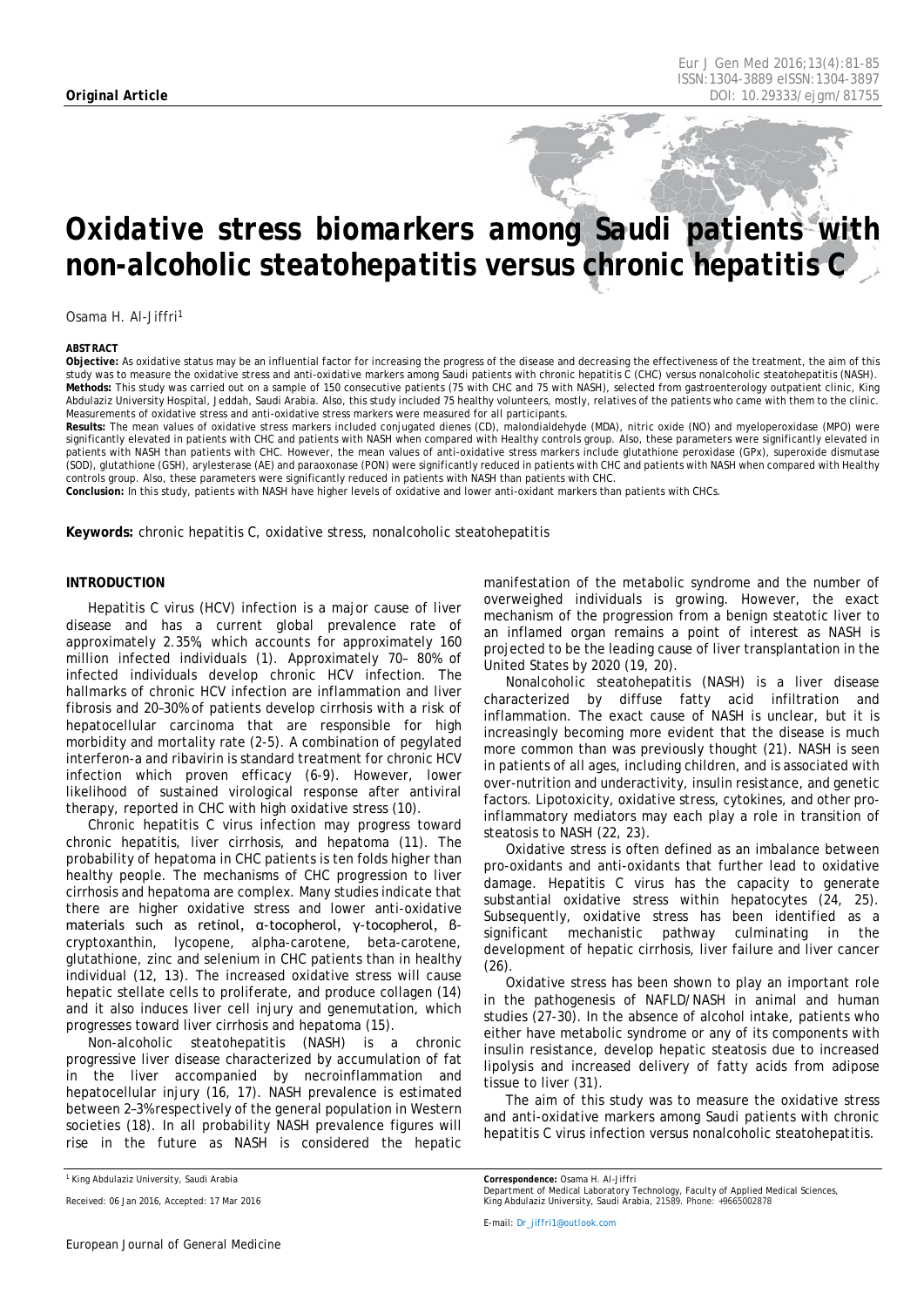# **MATERIALS AND METHODS**

# **Statistical Assessment**

This study was carried out on a sample of 150 consecutive patients (75 with CHC and 75 with NASH), were selected according to the available patients from gastroenterology outpatient clinic, King Abdulaziz University Hospital, Jeddah, Saudi Arabia. Patients with CHC (mean age  $40.29 \pm 6.13$  year and body mass index 25.18  $\pm$  3.25 kg/m2) were characterized by the presence of anti-HCV and HCV RNA as assessed by polymerase chain reaction analysis, they had been diagnosed with chronic hepatitis C on the basis of abnormal serum alanine aminotransferase (ALT) and liver histology of chronic hepatitis in the last year or more. However, patients with NASH(mean age  $39.84 \pm 7.15$  year and body mass index  $26.05 \pm 3.12$  kg/m2) diagnosed according to findings of ultrasound examination. Also, this study included 75 healthy volunteers, mostly, relatives of the patients who came with them to the clinic. They shared the same socio-economic status of the patients group. This group included age, sex, BMI-matched normotensive healthy subjects without a family history of diabetes with normal abdominal ultrasound, normal AST and ALT levels and fasting plasma glucose. The healthy subjects didn't have any clinical or laboratory renal insufficiency, liver damage, neoplasia or neurological disorders.

Exclusion criteria were: (1) advanced liver cirrhosis (Child-Turcotte-Pugh B and C); (2) hepatocellular carcinoma; (3) other causes of liver disease or mixed etiologies (excessive alcohol consumption, hepatitis B, autoimmune liver disease, Wilson's disease, hemochromatosis, or alpha1-antitrypsin deficiency); (4) human immunodeficiency virus infection; (5) previous treatment with antiviral therapy, immunosuppressive drugs, and/or regular use of drugs influencing lipid metabolism and/or oxidative stress; (6) active intravenous drug addiction. This study was approved by the Ethics Committee of King Abdulaziz University Hospital, Jeddah, Saudi Arabia and all patients gave informed consent for participation in this study. All subjects underwent a routine clinical examination, including physical examination, biochemical tests, and liver ultrasonography.

# **Clinical and Laboratory Assessment**

In all subjects clinical and anthropometric data were collected at the time of enrollment. Body mass index (BMI) was calculated on the basis of weight (kilograms) and height (metres), and subjects were classified as normal weight (BMI 18.5–24.9 kg/m2), overweight (BMI 25–29.9 kg/m2), and obese (BMI ≥30 kg/m2). Waist circumference was measured at the midpoint between the lower border of the rib cage and the iliac crest. Also, between 07:30 and 09:00, after an overnight fast of 12 h fasting blood sample was drawn. The plasma lipid profile (total cholesterol, total triglycerides, high density lipoprotein (HDL), and low density lipoprotein (LDL), plasma glucose concentration, insulin and markers of hepatic function including (ALT), aspartate amino- transferase (AST), and gglutamyl transpeptidase (GGT) were determined (Roche Diagnostics GmbH, Mannheim, Germany) using commercially available assay kits. Insulin resistance was assessed by homeostasis model assessment (HOMA-IR). HOMA-IR = (fasting blood glucose (mmol/l) \_ fasting insulin (mIU/ml))/22.5 (32). However, all HCV patients were tested at the time of biopsy for HCV RNA by qualitative polymerase chain reaction (Roche Diagnostics, Indianapolis, NJ, USA).

# **Ultrasound Evaluation**

In the present study, liver ultrasonography was examined in all participants by the same ultrasound operator. Each patient underwent abdominal US (Siemens Antares equipment with CH4-1 MHz transducer; Siemens Medical, Erlangen, Germany) in

a fasting state. The presence of hepatic steatosis was assessed independently by radiologists according to findings such as hepatorenal contrast, blurring of the vascular wall, and profound attenuation of the diaphragm. However, patients with NASH diagnosed according to findings of ultrasound examination.

### **Measurement of Oxidative Stress Markers and Anti-oxidant Status**

During the same hospital admission in CHC & NASH patients and on outdoor basis in both healthy volunteers, serum (from 10 mL blood in plain vial) and plasma (from 5 mL blood in EDTA vial) were separated from the sample within 30 min of collection and was stored in pyrogen free polypropylene cryotubes at - 80ºC until analysis. Oxidative stress was studied by markers of lipid peroxidation which included determining plasma levels of malondialdehyde (MDA), conjugated dienes (CD), nitric oxide (NO) and Myeloperoxidase (MPO). MDA and CD were assayed in plasma by the method of Buege and Aust. (33) and were expressed as mmol/L. Also, Nitric oxide was determined as described previously by Vodovotz (34) and Myeloperoxidase was quantified spectrophotometrically by the method described by Buchmann et al. (35). However, Antioxidant status was studied by glutathione (GSH), glutathione peroxidase (GPx), catalase, superoxide dismutase (SOD), Arylesterase (AE) and Paraoxonase (PON). GSH was assayed by the method of Beutler et al. (36), SOD was assayed by the method of Nishikimi et al. (38), AE was measured using pnitrophenyl acetate as substrate as described by Kao et al. (39) and PON was quantified spectrophotometrically by the method described by Gil et al. (40).

### **Statistical Analysis**

Statistical analysis of data was performed using SPSS (Chicago, IL, USA) version 17. Means of different groups were compared using one-way ANOVA. All data were expressed as the mean ± SD. P<0.05 indicated statistical significance.

# **RESULTS**

Study group included 87 males (43.5%) and 113 females (56.5The demographic and clinical characteristics of the all participants are shown in Table 1. The mean age of the healthy controls group was  $38.61 \pm 7.28$  year, and the mean age of patients with CHC was  $40.29 \pm 6.13$  year, where the mean age of patients with NASH was  $39.84 \pm 7.15$  year. There was no significant age, gender, hemoglobin, body mass index (BMI), waist circumference and waist hip ratio between the three groups. However, systolic blood pressure, diastolic blood pressure, aspartate aminotransferase, alanine aminotransferase, cholesterol, low density lipoprotein, high density lipoprotein, triglycerides, total bilirubin, glucose, insulin, hemostasis of insulin resistance index (HOMA-IR) were significantly different between the healthy controls, patients with CHC and patients with NASH.

The mean values of oxidative stress markers included conjugated dienes (CD), malondialdehyde (MDA), nitric oxide (NO) and myeloperoxidase (MPO) were significantly elevated in patients with CHC and patients with NASH when compared with Healthy controls group. Also, these parameters were significantly elevated in patients with NASH than patients with CHC (Table 2). However, the mean values of anti-oxidative stress markers include glutathione peroxidase (GPx), superoxide dismutase (SOD), glutathione (GSH), aryl esterase (AE) and paraoxonase (PON)were significantly reduced in patients with CHC and patients with NASH when compared with Healthy controls group. Also, these parameters were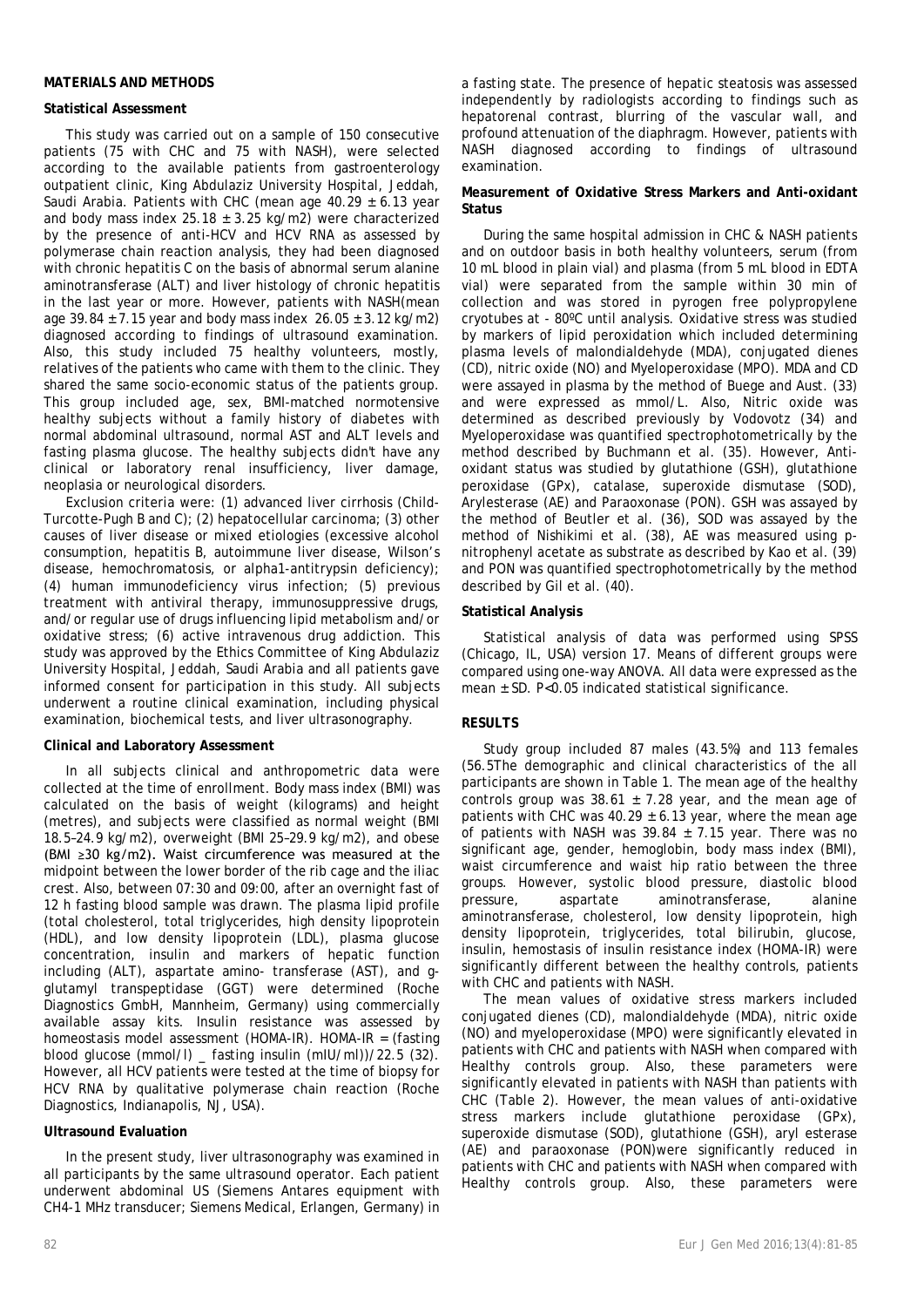**Table 1:** *Comparison of clinical data between healthy controls, patients with CHC and NASH*

|                                                                           | <b>Healthy controls</b> | CHC patients                   | <b>NASH</b> patients               |  |
|---------------------------------------------------------------------------|-------------------------|--------------------------------|------------------------------------|--|
| Age (year)                                                                | $38.61 \pm 7.28$        | $40.29 \pm 6.13$               | $39.84 \pm 7.15$                   |  |
| Gender (M/F)                                                              | 53:22                   | 51:24                          | 49:26                              |  |
| Hb (qm/dl)                                                                | $13.85 \pm 1.64$        | $10.17 + 1.51$                 | $10.94 \pm 1.48$                   |  |
| BMI (kg/m2)                                                               | $24.72 \pm 3.14$        | $25.18 \pm 3.25$               | $26.05 \pm 3.12$                   |  |
| Waist circumference (cm)                                                  | $82.12 \pm 6.83$        | $81.45 \pm 7.12$               | $83.13 \pm 7.64$                   |  |
| <b>WHR</b>                                                                | $0.80 \pm 0.06$         | $0.83 \pm 0.08$                | $0.85 \pm 0.09$                    |  |
| SBP (mmHq)                                                                | $113.17 \pm 6.43$       | $124.56 \pm 8.32^*$            | $139.22 \pm 12.65$ <sup>*</sup> \$ |  |
| DBP (mmHq)                                                                | $75.84 \pm 5.13$        | 84. 41 $\pm$ 6.11 <sup>*</sup> | $92.81 \pm 10.15$ <sup>*</sup> \$  |  |
| AST(IU/I)                                                                 | $25.32 \pm 4.19$        | $78.43 \pm 6.59^*$             | $75.81 \pm 6.12$ <sup>*</sup> \$   |  |
| ALT (IU/L)                                                                | $29.12 \pm 3.87$        | $98.43 \pm 7.86^*$             | $92.51 \pm 6.71$ <sup>*</sup> \$   |  |
| Cholesterol, mg/dl                                                        | $137.23 \pm 14.65$      | 161.47± 11.82*                 | $214.56 \pm 17.53$ *\$             |  |
| LDL (mg/dL)                                                               | $74.16 \pm 5.84$        | 108.22± 8.95*                  | $134.97 \pm 11.76$ *\$             |  |
| HDL (mg/dL)                                                               | $51.28 \pm 5.92$        | $40.83 \pm 4.88$ <sup>*</sup>  | $35.21 \pm 3.54$ <sup>*</sup> \$   |  |
| Triglycerides (mg/dL)                                                     | $92.94 + 7.44$          | $78.64 \pm 6.32^*$             | 109.55±8.81*\$                     |  |
| Total Bilirubin (mg/dl)                                                   | $0.64 \pm 0.19$         | $1.73 \pm 0.86^*$              | $1.13 \pm 0.32$ *\$                |  |
| Glucose (mmol/L)                                                          | $4.91 \pm 0.53$         | $5.34 \pm 0.65$ *              | $5.96 \pm 0.72$ <sup>*</sup> \$    |  |
| Insulin (mU/L)                                                            | $12.16 \pm 2.98$        | $21.13 \pm 3.96^*$             | $27.82 \pm 4.33$ <sup>*</sup> \$   |  |
| HOMA-IR index                                                             | $2.29 \pm 0.62$         | $5.34 \pm 0.97$ *              | $7.68 \pm 1.15$ <sup>*</sup> \$    |  |
| Hb: Hemoglobin; BMI: Body mass index; WHR: Waist hip ratio; SBP: Systolic |                         |                                |                                    |  |

blood pressure; **DBP:** Diastolic blood pressure; **AST:** Aspartate aminotransferase; **ALT:** Alanine aminotransferase; **LDL:** Low density lipoprotein; **HDL:** High density lipoprotein; **HOMA-IR:** Hemostasis of insulin resistance index; (\*): indicates a significant difference relative to healthy controls; (\$): indicates a significant difference relative to HCV, P < 0.05

**Table 2:** *Mean value and significance of oxidative stress and anti-oxidant status markers among healthy controls, patients with CHC and NASH*

|                   | <b>Healthy controls</b> | <b>CHC</b> patients  | <b>NASH patients</b>                 |
|-------------------|-------------------------|----------------------|--------------------------------------|
| CD (mmol/L)       | $15.89 \pm 3.15$        | $21.92 + 4.26*$      | $25.17 \pm 5.18$ <sup>*</sup> \$     |
| MDA (mmol/L)      | $15.75 \pm 3.42$        | $22.31 + 4.11*$      | $25.83 \pm 5.36$ <sup>*</sup> \$     |
| $NO$ ( $µmol/l$ ) | $28.43 \pm 4.97$        | $35.92 \pm 6.43^*$   | $45.16 \pm 8.95$ <sup>*</sup> \$     |
| MPO (nmol/ml/min) | $10.31 \pm 2.14$        | $15.25 \pm 3.21^*$   | $20.73 \pm 4.81$ <sup>*</sup> \$     |
| GPx (units/aHb)   | $17.86 + 3.16$          | $23.51 + 4.82^*$     | $26.86 \pm 4.53$ <sup>*</sup> \$     |
| SOD (units/mL)    | $62.45 + 7.34$          | $46.71 \pm 6.54$ *   | $55.42 \pm 6.13$ <sup>*</sup> \$     |
| GSH (mmol/qHb)    | $3654.23 + 228.45$      | 2914.39 ± 187.38*    | $2028.36 \pm 165.32$ <sup>*</sup> \$ |
| AE (nmol/ml/min)  | $1045.21 + 112.41$      | $562.49 + 76.53*$    | $434.27 \pm 48.36$ <sup>*</sup> \$   |
| PON (nmol/ml/min) | $683.52 \pm 65.94$      | $458.32 \pm 64.85$ * | $178.44 \pm 28.42$ <sup>*</sup> \$   |

**CD:** conjugated dienes; **MDA:** Malondialdehyde; **NO:** Nitric oxide; **MPO:** Myeloperoxidase; **AE:** Arylesterase; **PON:** Paraoxonase; **GPx:** Glutathione peroxidase; **SOD:** Superoxide dismutase; **GSH:** Glutathione; (\*): indicates a significant difference relative to healthy controls; (\$): indicates a significant difference relative to HCV, P < 0.05.

significantly reduced in patients with NASH than patients with CHC (Table 2).

# **RESULTS**

Increased levels of oxidative stress play a role in the pathogenesis of liver diseases, including chronic hepatitis C virus infection (CHC) and nonalcoholic steaohepatitis (NASH) (41). However, Patients with HCV and HCV-NAFLD groups had altered blood lipid profiles, higher IR, elevated liver enzyme activities, imbalances in anti-oxidant defense (42). To our knowledge, this is the first study to compare the level of oxidative stress and anti-oxidative markers among patients with chronic hepatitis C virus infection versus nonalcoholic steatohepatitis. The main finding of our study proved excess level of oxidative and lower anti-oxidant markers in patients with NASH than patients with CHC and healthy volunteers, these results are in line with many previous studies (42, 43).

Previous studies had shown that CHC patients had higher levels of serum malondialdehyde (MDA) than healthy individuals. The imbalance of antioxidant and oxidant status may be influential in determining the efficacy of the treatment for CHC patients (44). Also, El-Kannishy et al. proved that patients with CHC had significantly higher oxidative stress, which can lead to chronic inflammation (45). Moreover, Dikici et al. found that patients with CHC had increased oxidative stress and decreased levels of some important antioxidants such

as GSH and β- carotene are in accordance with the findings of other investigators (46-50). Indeed, it has been shown that the amount of reactive oxygen species (ROS) found in healthy human livers was significantly lower than values found in the liver affected hepatitis C (51). MDA was also elevated in the liver and the blood of patients with hepatitis C as reported by De Maria et al. (52). Also, Boya et al. reported that, the peripheral blood mononuclear cells separated from chronic hepatitis C patient had increased MDA concentrations (53). Moreover, Ali et al. found that cirrhotic patients with HCV had higher serum MDA, NO levels and MPO activity while lower AE and PON1 activities than the patients with CHC (54). Some studies are in agreement with the present investigation such as Gangadharan et al. who found a decreasing in serum AE and PON1 activities in chronic and cirrhotic HCV patients compared with healthy controls (55).

Many previous studies support our findings regarding excess level of oxidative and lower anti-oxidant markers among patients with NASH than healthy control as Leach found that NASH was an independent predictor of decreased GSH levels and patients with NASH had significantly lower levels of antioxidants: reduced and total glutathione, GSH/GSSG ratio, GPx and an increased level of MDA (a marker of lipid peroxidation) vs. the control group, which reflects the presence of oxidative stress in patients with NASH (41). Similar results have been shown earlier with both CD and MDA and other markers of lipid peroxidation in patients with NAFLD (56-58). As GSH plays an integral role in the coordination of cellular antioxidant defense processes and its levels are shown to vary inversely with susceptibility to oxidative stress (59). Decreased GSH levels have been shown earlier in patients with NAFLD as well as in experimental models of NAFLD (60-62). Moreover, Sanyal et al. stated that excessive fatty oxidation by the mitochondrial peroxisomes under the over expression of CYP2E1 enzymes, in the steatotic livers lay the foundation of oxidative stress (63).

Our results thus suggest higher oxidative stress in patients with NASH in comparison to patients with chronic viral hepatitis and may indirectly also suggest that even though the oxidative stress is initiated at a same pace in both NASH and CHC patients, over a period it may get lower in patients with CHC, these results agreed with Kumar et al. compared the presence of oxidative stress and cytokines in 25 patients with NAFLD with 25 age, sex and BMI-matched patients with chronic viral hepatitis (CVH) and 25 healthy volunteers (HV). Patients with NAFLD had significantly higher levels of malondialdehyde (MDA) and conjugated dienes (CD) in comparison to HVs. Patients with NAFLD also had significantly higher MDA levels in comparison to CVH patients. Patients with NAFLD had significantly lower GSH levels in comparison to HVs. Patients with NAFLD had higher GPx activity in comparison to HVs. Catalase activity was significantly decreased in both NAFLD and CVH patients in comparison to HVs. Patients with NAFLD had significantly higher SOD activity in comparison to CVH patients (64).

# **CONCLUSION**

Increased levels of oxidative stress play a role in the pathogenesis of liver diseases, including chronic hepatitis C virus infection.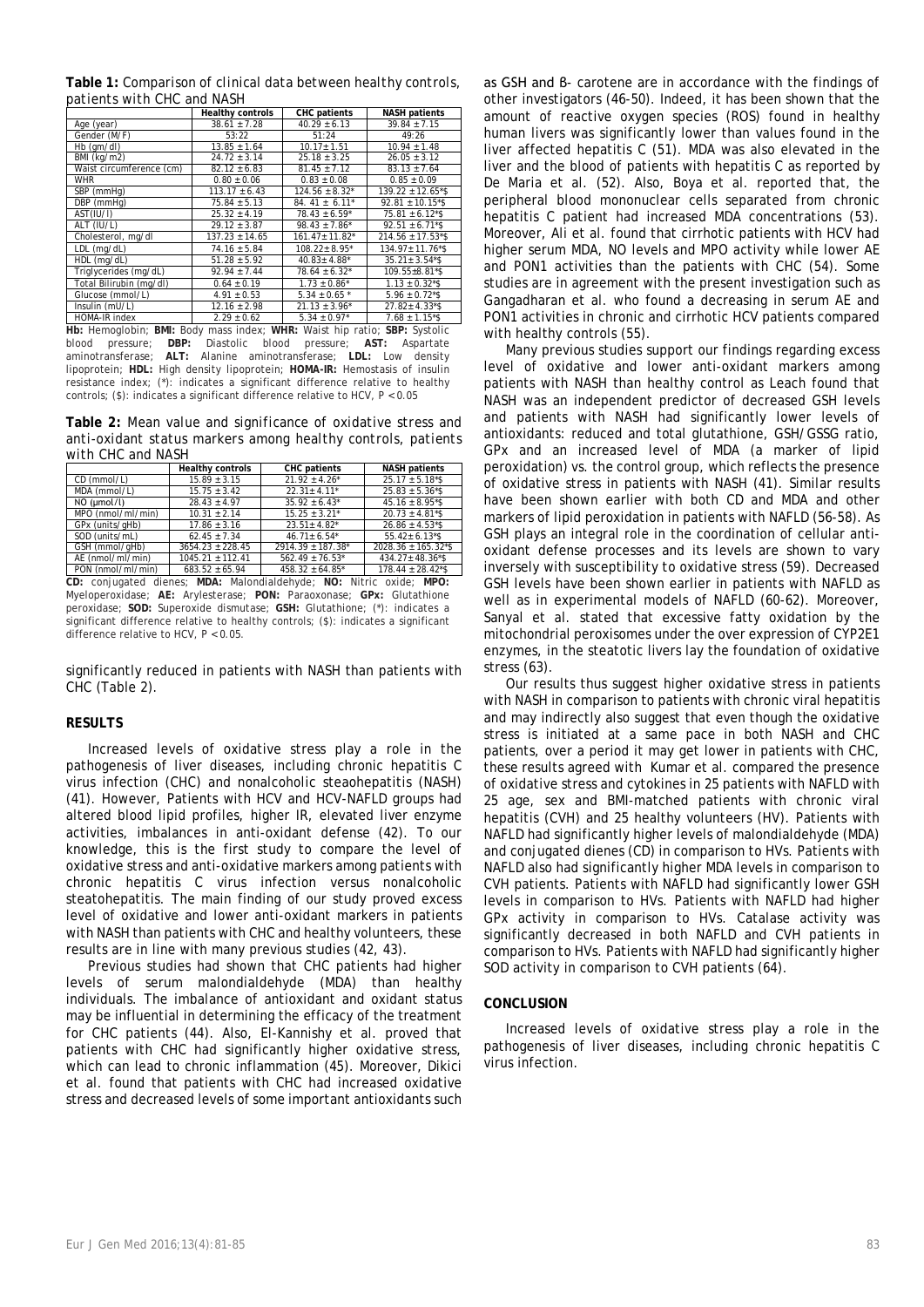# **REFERENCES**

- 1. Lavanchy D. Evolving epidemiology of hepatitis C virus. Clin Microbiol Infect 2011;17(2):107–15.
- 2. Nature Outlook: Hepatitis C. 2011; 474:supp S1–S48.
- 3. Trapero-Marugan M, Gonzalez-Moreno L, Chaparro-Sanchez M, Moreno-Monteagudo JA, Borque MJ, Moreno-Otero R. Treatment regimens for patients with chronic hepatitis C. Minerva Gastroenterol Dietol. 2008;54:209– 17.
- 4. Umemura T, Ichijo T, Yoshizawa K, Tanaka E, Kiyosawa K: Epidemiology of hepatocellular carcinoma in Japan. J Gastroenterol. 2009;44 (Suppl. 19),102–107.
- 5. Pearlman BL, Traub N. Sustained virologic response to antiviral therapy for chronic hepatitis C virus infection: a cure and so much more. Clin Infect Dis. 2011;52:889- 900.
- 6. Corouge M, Pol S. New treatments for chronic hepatitis C virus infection. Med Mal Infect. 2011;41:579-87.
- 7. Ishikawa T. Can zinc enhance response interferon therapy for patients with HCV-related liver disease? World J Gastroenterol. 2012;18:3196-200.
- 8. Huang CF, Yang JF, Dai CY, Huang JF, Hou NJ, Hsieh MY. Efficacy and safety of pegylated interferon combined with ribavirin for the treatment of older patients with chronic hepatitis C. J Infect Dis. 2010;201:751-9.
- 9. Petta S, Amato M, Cabibi D, Cammà C, Di Marco V, Giordano C. Visceral adiposity index is associated with histological findings and high viral load in patients with chronic hepatitis C due to genotype 1. Hepatology. 2010;52:1543-52.
- 10. Corey KE, Kane E, Munroe C. Hepatitis C virus infection and its clearance alter circulating lipids: implications for long-term follow-up. Hepatology. 2009;50:1030–7.
- 11. Seeff LB. Natural history of chronic hepatitis C. Hepatology. 2002;36:S35–46.
- 12. Yadav D, Hertan HI, Schweitzer P, Norkus EP, Pitchumoni CS. Serum and liver micronutrient antioxidants and serum oxidative stress in patients with chronic hepatitis C. Am J Gastroenterol. 2002;97:2634– 9.
- 13. Jain SK, Pemberton PW, Smith A, McMahon RF, Burrows PC, Aboutwerat A. Oxidative stress in chronic hepatitis C: not just a feature of late stage disease. J Hepatol. 2002;36:805–11.
- 14. Poli G. Pathogenesis of liver fibrosis: role of oxidative stress. Mol Aspects Med. 2000;21:49–98.
- 15. Machida K, Cheng KT, Sung VM, Lee KJ, Levine AM, Lai MM. Hepatitis C virus infection activates the immunologic (type II) isoform of nitric oxide synthase and thereby enhances DNA damage and mutations of cellular genes. J Virol. 2004;78:8835–43.
- 16. Angulo P. Nonalcoholic fatty liver disease. N Engl J Med. 2002;346(16):1221-31.
- 17. Ji G, Yang Q, Hao J, Guo L, Chen X, Hu J, Leng L, Jiang Z. Anti-inflammatory effect of genistein on nonalcoholic steatohepatitis rats induced by high fat diet and its potential mechanisms. International Immunopharmacology. 2011;11(6):762-768.
- 18. McCullough A. Pathophysiology of nonalcoholic steatohepatitis. J Clin Gastroenterol. 2006;40 Suppl 1:S17-29.
- 19. Musso G, Gambino R, Cassader M, Pagano G. A metaanalysis of randomized trials for the treatment of nonalcoholic fatty liver disease. Hepatology. 2010;52(1):79–104.
- 20. Koek G, Liedorp P, Bast A. The role of oxidative stress in non-alcoholic steatohepatitis. Clinica Chimica Acta. 2011;412(15–16):1297-1305.
- 21. Harrison S, Kadakia S, Lang K, Schenker S. Nonalcoholic steatohepatitis: what we know in the new millennium. Am J Gastroenterol. 2002; 97(11):2714–2724.
- 22. Armutcu F, Coskun O, Gurel A, Kanter M, Can M, Ucar F. Thymosin alpha 1 attenuates lipid peroxidation and improves fructose-induced steatohepatitis in rats. Clin Biochem. 2005;38(6):540–547.
- 23. Houstis N, Rosen E, Lander E. Reactive oxygen species have a causal role in multiple forms of insulin resistance. Nature. 2006;440(7086):944-8.
- 24. Fujita N, Sugimoto R, Ma N, Tanaka H, Iwasa M, Kobayashi Y, Kawanishi S, Watanabe S, Kaito M, Takei Y. Comparison of hepatic oxidative DNA damage in patients with chronic hepatitis B and C. J. Viral Hepat. 2008;15:498–507.
- 25. Vidali M, Tripodi MF, Ivaldi A, Zampino R, Occhino G, Restivo L, Sutti S, Marrone A, Ruggiero G, Albano E, Adinolfi LE. Interplay between oxidative stress and hepatic steatosis in the progression of chronic hepatitis C. J Hepatol. 2008;48:399–406.
- 26. Beard MR, Jones BE: Hepatitis C virus and oxidative stress: a dangerous liaison. Future Virol. 2006;1:223–32.
- 27. de Almeida BB, Mathias MG, Portari GV. Chronic acetonemia alters liver oxidative balance and lipid content in rats. A model of NASH? Exp Clin Endocrinol Diabetes. 2010;118:61–63.
- 28. Machado MV, Ravasco P, Jesus L. Blood oxidative stress markers in non-alcoholic steatohepatitis and how it correlates with diet. Scand J Gastroenterol. 2008;43:95– 102.
- 29. Madan K, Bhardwaj P, Thareja S. Oxidant stress and antioxidant status among patients with nonalcoholic fatty liver disease (NAFLD). J Clin Gastroenterol. 2006;40:930–935.
- 30. Narasimhan S, Gokulakrishnan K, Sampathkumar R. Oxidative stress is independently associated with nonalcoholic fatty liver disease (NAFLD) in subjects with and without type 2 diabetes. Clin Biochem. 2010;43:815–821.
- 31. Angulo P. Nonalcoholic fatty liver disease. N Eng J Med. 2002;346:1221–1231.
- 32. Matthews DR, Hosker JP, Rudenski AS, Naylor BA, Treacher DF, Turner RC. Homeostasis model assessment: insulin resistance and beta cell function from plasma FBS and insulin concentrations in man. Diabetologia. 1985;28:412–9.
- 33. Buege JA, Aust SD. Microsomal lipid peroxidation. Methods Enzymol. 1978;52:302–310.
- 34. Vodovotz Y. Modified microassay for serum nitrite and nitrate. BioTechniques. 1996;20:390–4.
- 35. Buchmann R, Hasilik A, Van Dyke TE, Nunn M, Lang DE. PMN responses in chronic periodontal disease: elevation of gingival crevicular fluid enzymes and elastase-alpha-1-proteinase inhibitor complex. J Clin Periodontal. 2002;29:563–72.
- 36. Beutler E, Duron O, Kelly BM. Improved method for the determination of blood glutathione. J Lab Clin Med. 1963;61:882–888.
- 37. Flohe L, Gunzler WA. Assay of glutathione peroxidase. Methods Enzymol. 1984;105:114–121.
- 38. Nishikimi M, Appaji Rao N, Yagi K. The occurrence of superoxide anion in the reaction of reduced phenazine methosulfate and molecular oxygen. Biochem Biophys Res Commun. 1972;46:849–854.
- 39. Kao LR, Motoyama N, Dauterman WC. Multiple forms of esterases in mouse, rat, and rabbit liver and their role in hydrolysis of organophosphorous and pyrethoid insecticides. Pestic Biochem Physilo. 1985;23:66–73.